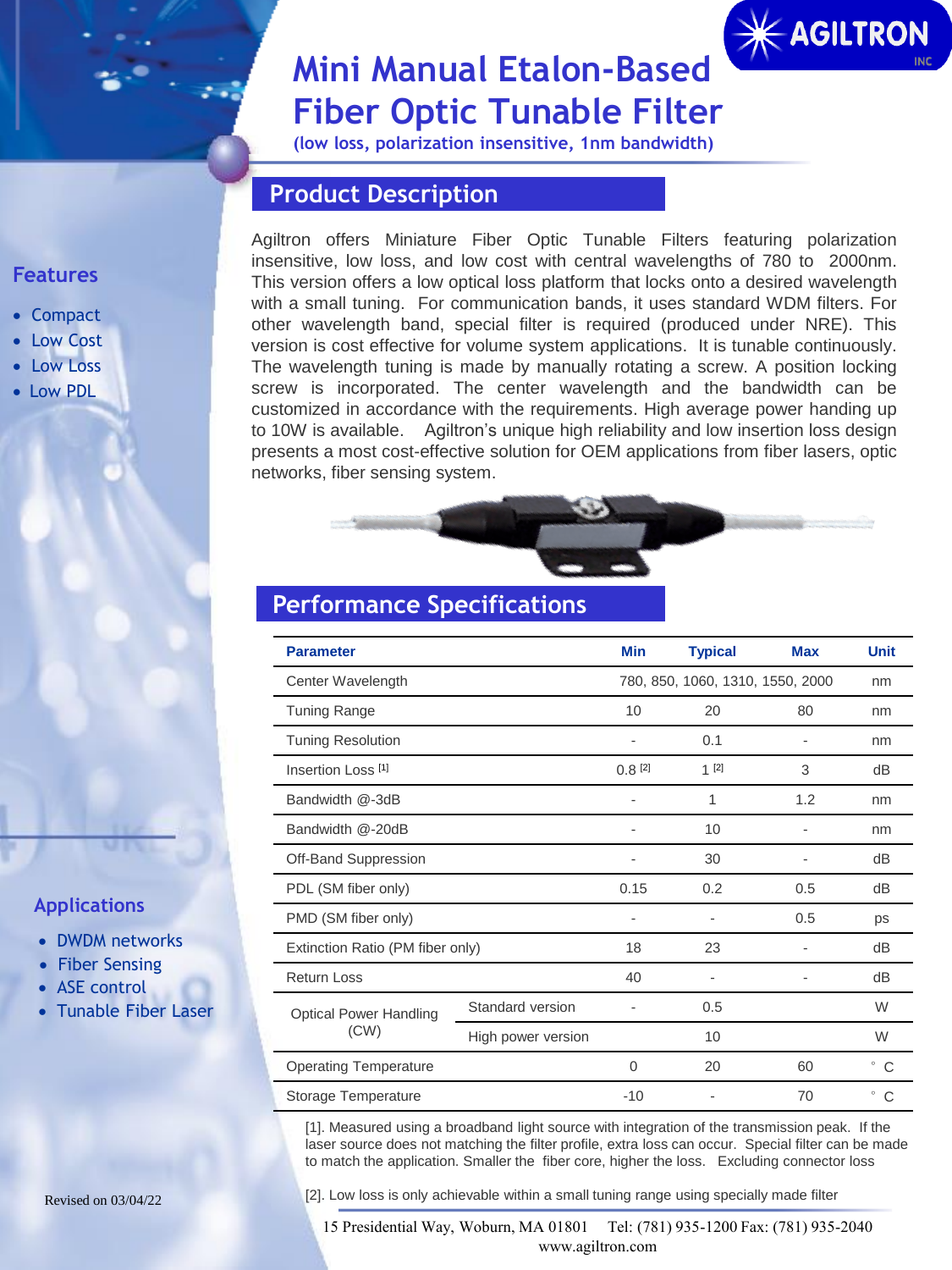

## **Mechanical Dimension (mm)**

\*Product dimensions may change without notice. This is sometimes required for non-standard specifications.



## **Typical Transmission Curve**

## **Ordering Information**

| <b>FOTF-</b> | 5           |                                                                                                          |                                                                  |                                                    | 5       |                                                                                    |                                                  |                                                          |                                                                                                        |
|--------------|-------------|----------------------------------------------------------------------------------------------------------|------------------------------------------------------------------|----------------------------------------------------|---------|------------------------------------------------------------------------------------|--------------------------------------------------|----------------------------------------------------------|--------------------------------------------------------------------------------------------------------|
|              | <b>Type</b> | <b>Wavelength</b>                                                                                        | <b>Tuning Rang</b>                                               | <b>Power</b><br><b>Handling</b>                    | Package | <b>Fiber Type</b>                                                                  |                                                  | <b>Fiber</b><br>Length                                   | <b>Connector</b>                                                                                       |
|              |             | $ 2000$ nm = 2<br>1310nm = 3<br>1550nm = 5<br> 1060nm = 6<br>850nm=8<br>l750nm=7<br>$\text{Special} = 0$ | $10nm = 1$<br>20nm=2<br>$30nm = 3$<br>$150nm = 5$<br>$ 800$ nm=8 | $0.5W = 1$<br>$5W = 2$<br>$10W = 3$<br>Special = 0 |         | $SMF-28 = 1$<br>$ H11060 = 2$<br>PM980 = 3<br>$PM1550 = 4$<br>$\text{Special} = 0$ | Bare fiber $=1$<br>$1900$ um tube=3<br>Special=0 | $0.25m = 1$<br>$ 0.5m = 2 $<br>$1.0 m = 3$<br>Special =0 | None = $1$<br>$FC/PC = 2$<br>$FC/APC = 3$<br>$SC/PC = 4$<br>$SC/APC = 5$<br>$ILC = 7$<br>Special $= 0$ |

Red – Special Order